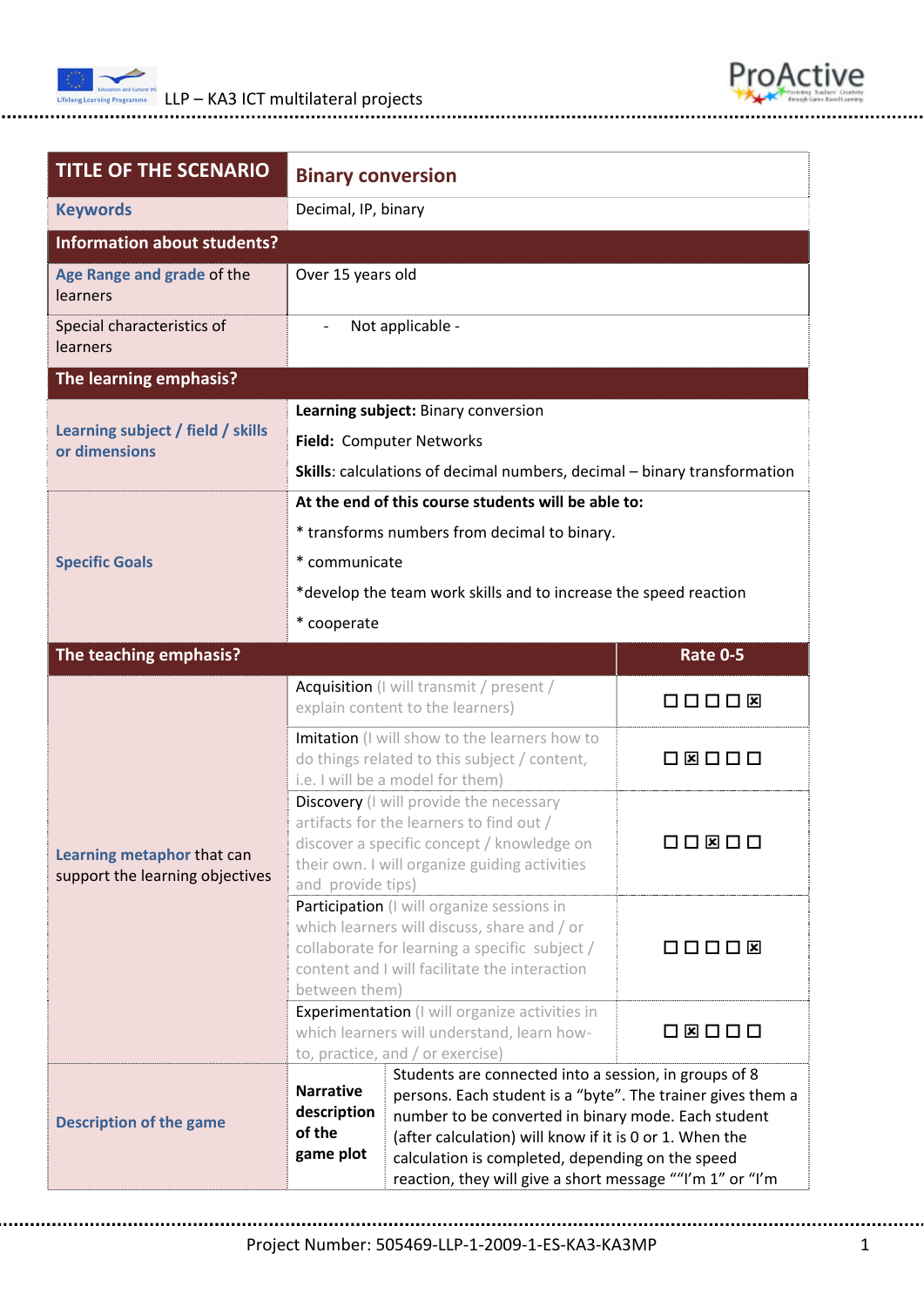

|                                                                                                       |                                                                                                                                                                                                                                                                   | This scenario can be used for groups of x*8 students,<br>creating a competition between them, testing<br>collaboration and cooperation, trust, and speed reaction. |                                              |                                 |
|-------------------------------------------------------------------------------------------------------|-------------------------------------------------------------------------------------------------------------------------------------------------------------------------------------------------------------------------------------------------------------------|--------------------------------------------------------------------------------------------------------------------------------------------------------------------|----------------------------------------------|---------------------------------|
|                                                                                                       | <b>Goals</b>                                                                                                                                                                                                                                                      |                                                                                                                                                                    |                                              |                                 |
|                                                                                                       | Teamwork<br>Bytes (multiple of 8 players)<br><b>Characters</b><br><b>Trainer</b>                                                                                                                                                                                  |                                                                                                                                                                    |                                              |                                 |
|                                                                                                       | <b>Scenes</b>                                                                                                                                                                                                                                                     | Park, classroom                                                                                                                                                    |                                              |                                 |
|                                                                                                       |                                                                                                                                                                                                                                                                   |                                                                                                                                                                    | <b>Learning</b><br>settings                  | <b>Estimated</b><br><b>Time</b> |
| <b>Narrative Description of</b><br>learning activities - step by step<br>organization and structuring | Before the game:<br>The trainer explains the way in which<br>decimal numbers are transformed in binary<br>numbers for a specific case of IP addresses<br>(these addresses can be binary encoded on 8<br>bytes). Short presentation of Eutopia,<br>choosing bytes. |                                                                                                                                                                    | In the<br>classroom                          | 15 min                          |
|                                                                                                       | During the game:<br>Trainer offers different numbers to be<br>encoded; supervise de game sessions                                                                                                                                                                 |                                                                                                                                                                    | In the<br>classroom<br>/ Online /<br>At home | 25 min                          |
|                                                                                                       | After the game:<br>Debriefing session. The results can identify<br>different problems for each participant.                                                                                                                                                       |                                                                                                                                                                    | In the<br>classroom<br>/ Online              | $10$ min                        |
|                                                                                                       |                                                                                                                                                                                                                                                                   |                                                                                                                                                                    |                                              | Total: 50<br>min                |
| How will I evaluate students?                                                                         |                                                                                                                                                                                                                                                                   |                                                                                                                                                                    |                                              |                                 |
| <b>Evaluation approach</b>                                                                            | $\triangleright$ Recorded session<br>Monitoring during the game<br>➤<br>$\triangleright$ Performance evaluation for each student and group based on<br>speed reaction.                                                                                            |                                                                                                                                                                    |                                              |                                 |
| What will learners need in order to achieve learning objectives?                                      |                                                                                                                                                                                                                                                                   |                                                                                                                                                                    |                                              |                                 |
| <b>Prerequisite</b>                                                                                   | $\triangleright$ English basic level<br>$\triangleright$ Computer use – basic level, especially typewriting                                                                                                                                                       |                                                                                                                                                                    |                                              |                                 |
| <b>Settings and materials</b>                                                                         | $\triangleright$ A lab with blackboard and computers for each student<br>"Binary conversion" game<br>➤                                                                                                                                                            |                                                                                                                                                                    |                                              |                                 |
| What is needed to implement the scenario?                                                             |                                                                                                                                                                                                                                                                   |                                                                                                                                                                    |                                              |                                 |
| Mandatory<br><b>Applications</b>                                                                      | > <eutopia><br/>⋗</eutopia>                                                                                                                                                                                                                                       | <b>Accounts on EUTOPIA Server</b>                                                                                                                                  |                                              |                                 |

0". After this, the roles (position) will be changed.

ProActive